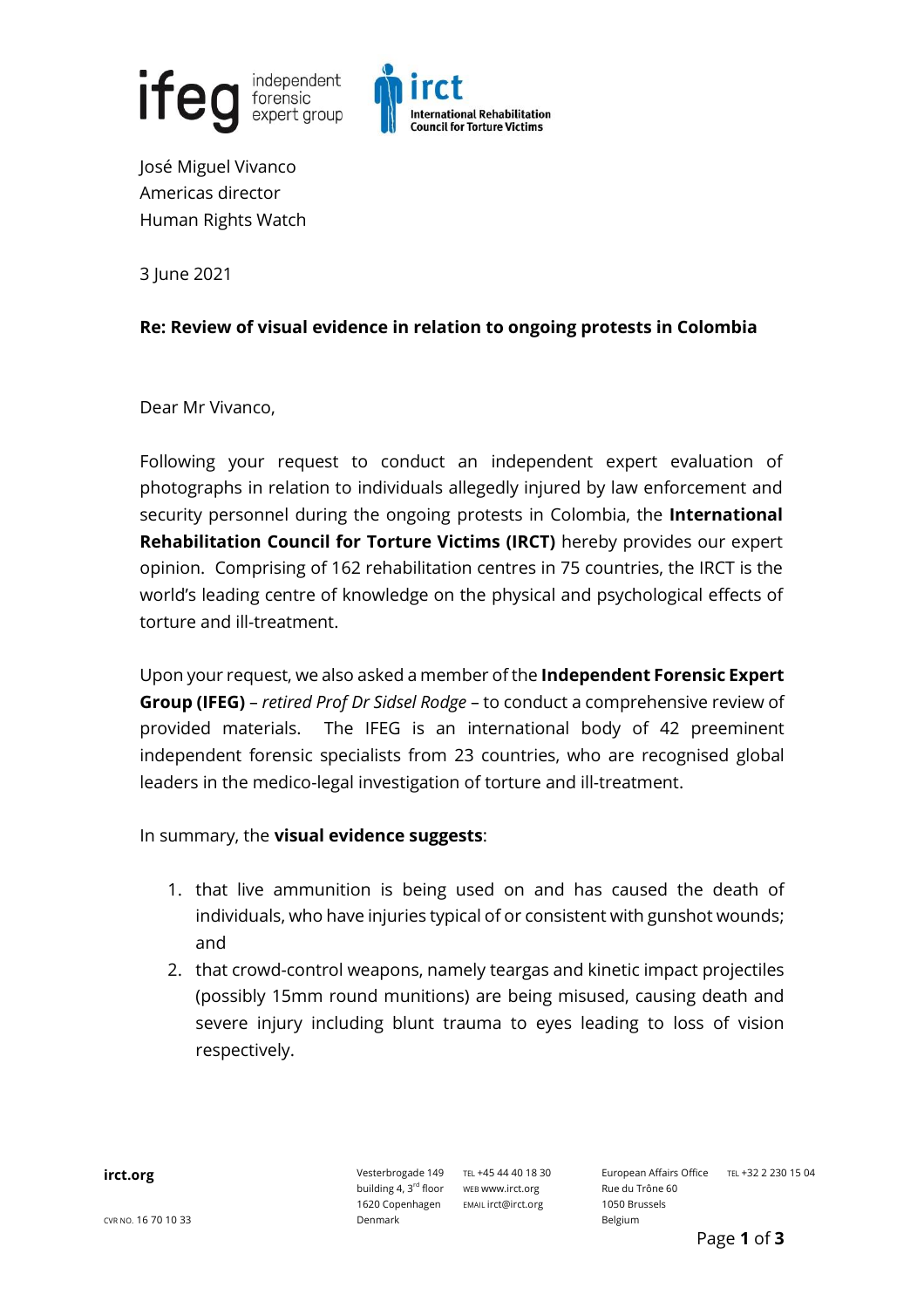

Our findings in individual cases follows:

1. Kevin Antoni Agudelo:

A lesion on the upper side of his thorax surrounded by pinkish discoloration with slight abrasion in the edge is typical of a gunshot entrance wound. The bullet likely entered the thoracic cavity, damaging his thoracic organs. Another lesion on his left upper arm/shoulder is consistent with gunshot injury.

2. Brayan Fernando Niño Araque:

The lesion on his right eye is consistent with impact of a teargas canister. While death is not typical, it often occurs particularly when canisters are fired directly at individuals' heads. In these cases, death may occur from cerebral injury due to the impact and possible parts of a fractured skull. We have encountered many recent examples of this in other countries.

3. Santiago Andrés Murillo:

A round lesion close to the midline on the left side of his thorax is surrounded by a pink discoloration and the margin has an abrasion ring consistent with a gunshot entrance wound. The location suggests damage to the lungs, vessels and the heart and is likely to have caused his death.

4. Nicolás Saavedra:

Lesions on his body/skin are consistent with blunt force injury caused by the impact of a round munition possibly approximately 15mm in size, which may have caused the blunt trauma to his eye. Blunt trauma to the eye can cause eyeball rupture, haemorrhage or even retinal detachment leading to loss of sight.

5. Juan Rojas & Fernando Espinosa:

Lesions have well-defined 'tramline' type margins demonstrating the 'edge' of the round object. They are typical of blunt force trauma caused by the impact of a small round munition possibly approximately 15mm in size.